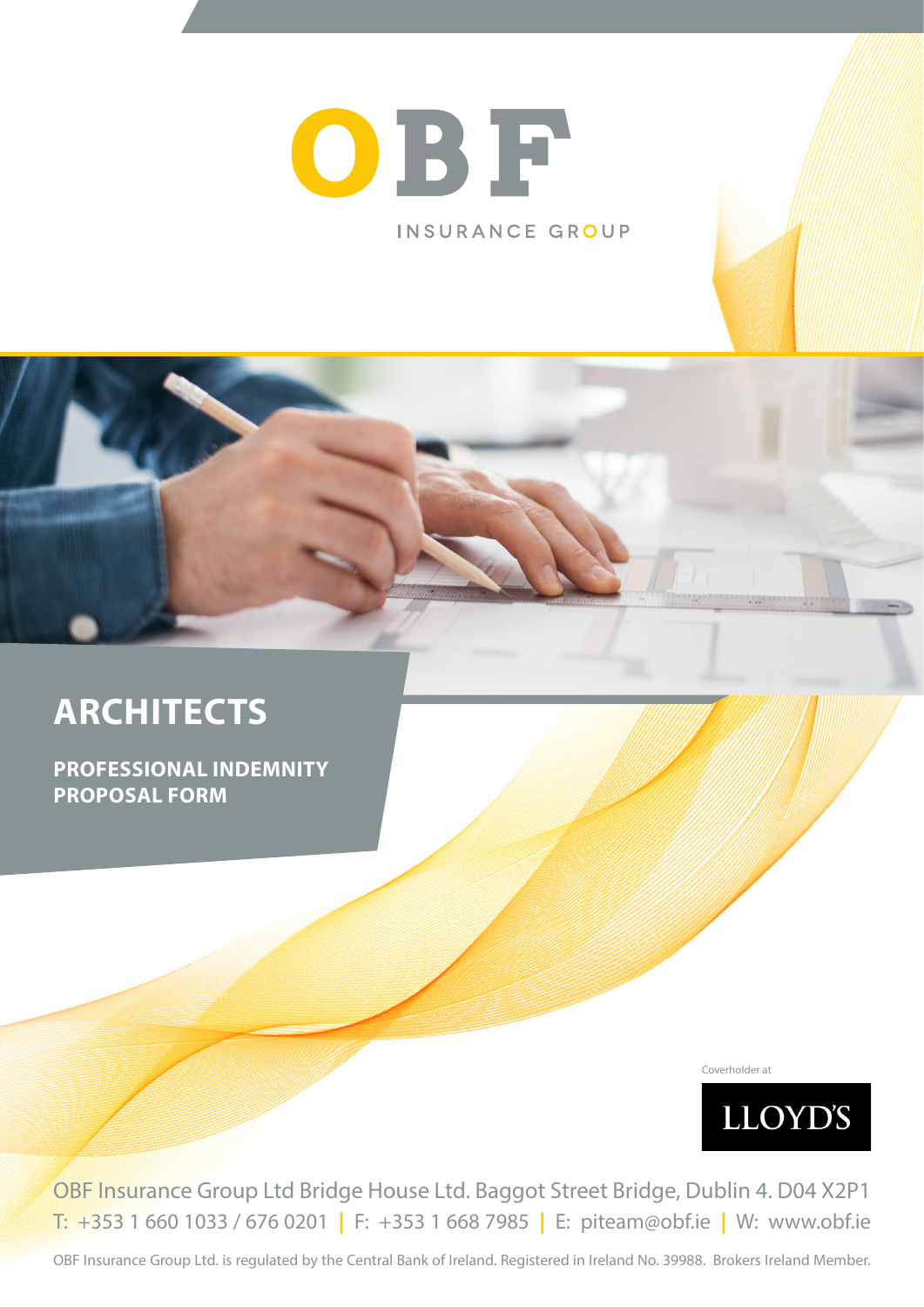# **IMPORTANT NOTICE**

- This is a proposal for a contract of insurance, in which 'proposer' or 'you/your' means the individual, company, partnership, limited liability partnership, organisation or association proposing cover.
- This is a proposal form for a policy relating to claims made against the Insured during the period of the policy only – CLAIMS MADE.
- OBF Insurance Group Ltd. draws your attention to the importance of answering all questions honestly and with reasonable care. The answers you give us must be true and complete. This is for your protection because, if you do not give us full and complete information, a claim under your policy could be declined or your cover cancelled. You should also advise us of any material changes in your circumstances which might alter the subject matter of the policy or the nature of the risk being insured. If you do not advise us of such changes, cover under the policy may be lost.
- The proposal form must be fully completed, signed and dated by a person who is of legal capacity and has the authorisation to request this insurance for the Proposer.
- This form does not bind the Proposer but will form part of the Insurance contract if taken up.

# **Please supply the following additional information:**

- Company Brochure
- CVs of Principals
- Copy of Standard Contract Terms and Conditions (if applicable)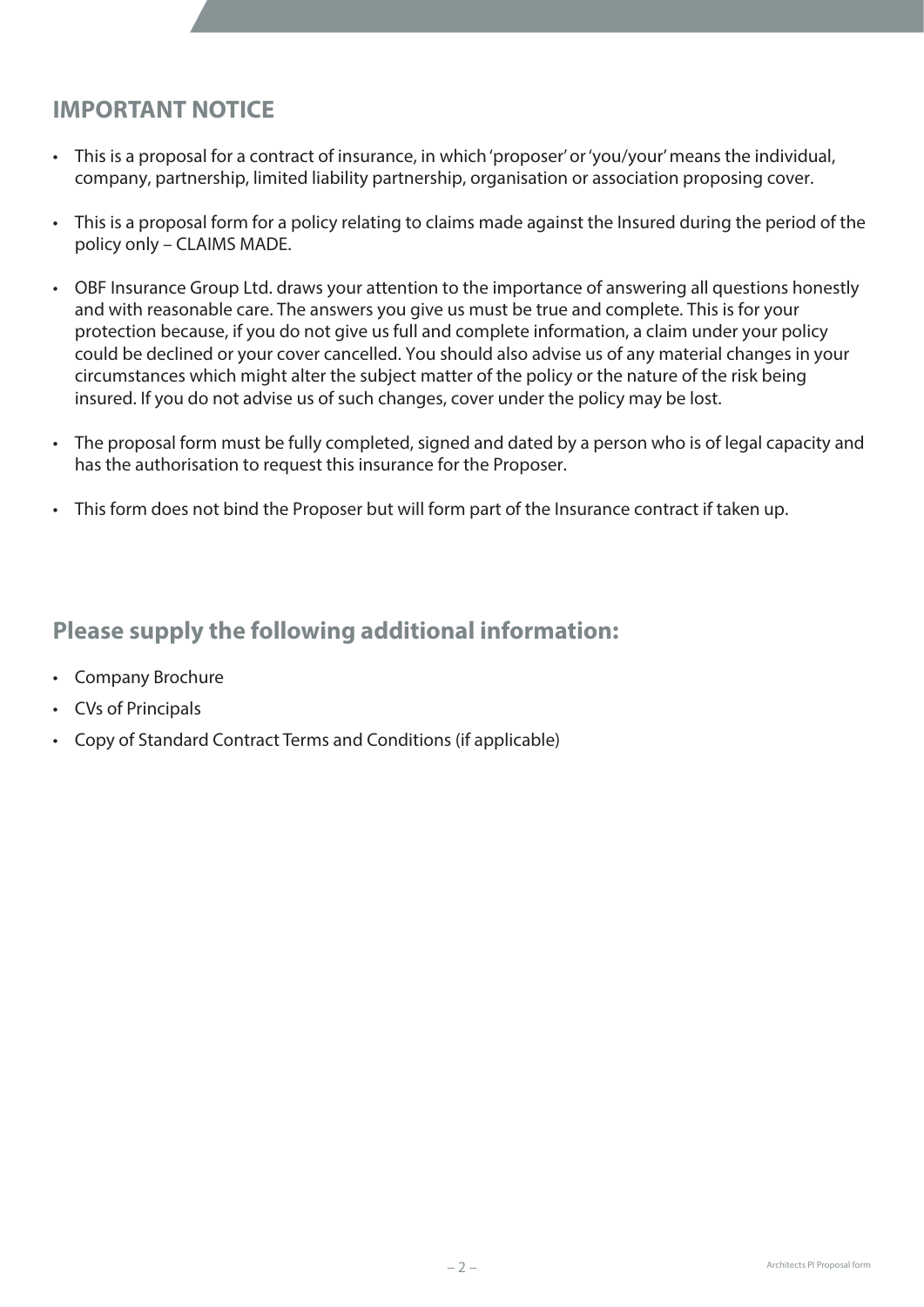# **DETAILS OF THE PROPOSER**

### **1.** Name(s) of the Firm(s):

| 2. Address(es):                                  |                                                                              |                                                                                                              |                          |     |                                                                           |    |  |
|--------------------------------------------------|------------------------------------------------------------------------------|--------------------------------------------------------------------------------------------------------------|--------------------------|-----|---------------------------------------------------------------------------|----|--|
|                                                  |                                                                              |                                                                                                              |                          |     |                                                                           |    |  |
| 3. Website:                                      |                                                                              |                                                                                                              |                          |     |                                                                           |    |  |
| 4. Email address:                                |                                                                              |                                                                                                              |                          |     |                                                                           |    |  |
| 5. Phone No:                                     |                                                                              | 6. Establishment Date of Firm:                                                                               |                          |     |                                                                           |    |  |
| 7. Please give total number of:                  |                                                                              | Principals/Partners/Directors:                                                                               |                          |     | <b>Other Technical Staff:</b>                                             |    |  |
|                                                  |                                                                              | <b>Qualified Staff:</b>                                                                                      |                          |     | Administrative/Other:                                                     |    |  |
| 8. Details of all Directors/Partners/Principals: |                                                                              |                                                                                                              |                          |     |                                                                           |    |  |
| <b>Name</b>                                      |                                                                              | <b>Qualifications</b>                                                                                        | <b>Date</b><br>Qualified |     | How long a Director,<br><b>Partner, Principal of</b><br>this firm/company |    |  |
|                                                  |                                                                              |                                                                                                              |                          |     |                                                                           |    |  |
|                                                  |                                                                              |                                                                                                              |                          |     |                                                                           |    |  |
|                                                  |                                                                              |                                                                                                              |                          |     |                                                                           |    |  |
|                                                  |                                                                              |                                                                                                              |                          |     |                                                                           |    |  |
|                                                  | 9. a) Has the name of the Firm ever been changed?                            |                                                                                                              |                          | Yes |                                                                           | No |  |
|                                                  |                                                                              | b) Has any other practice or business amalgamated or merged with you?                                        |                          | Yes |                                                                           | No |  |
|                                                  | c) Have you purchased any other practice or business?                        |                                                                                                              |                          | Yes |                                                                           | No |  |
|                                                  | If Yes to a,b, or c above, please provide full details:                      |                                                                                                              |                          |     |                                                                           |    |  |
|                                                  |                                                                              |                                                                                                              |                          |     |                                                                           |    |  |
|                                                  |                                                                              |                                                                                                              |                          |     |                                                                           |    |  |
|                                                  | 10. Is cover required for any Partner's Liability prior to joining the firm? |                                                                                                              |                          | Yes |                                                                           | No |  |
| firm:                                            |                                                                              | If Yes, please provide Name of Partner, Name of Previous Firm and Date at which the Partner joined the above |                          |     |                                                                           |    |  |
|                                                  |                                                                              |                                                                                                              |                          |     |                                                                           |    |  |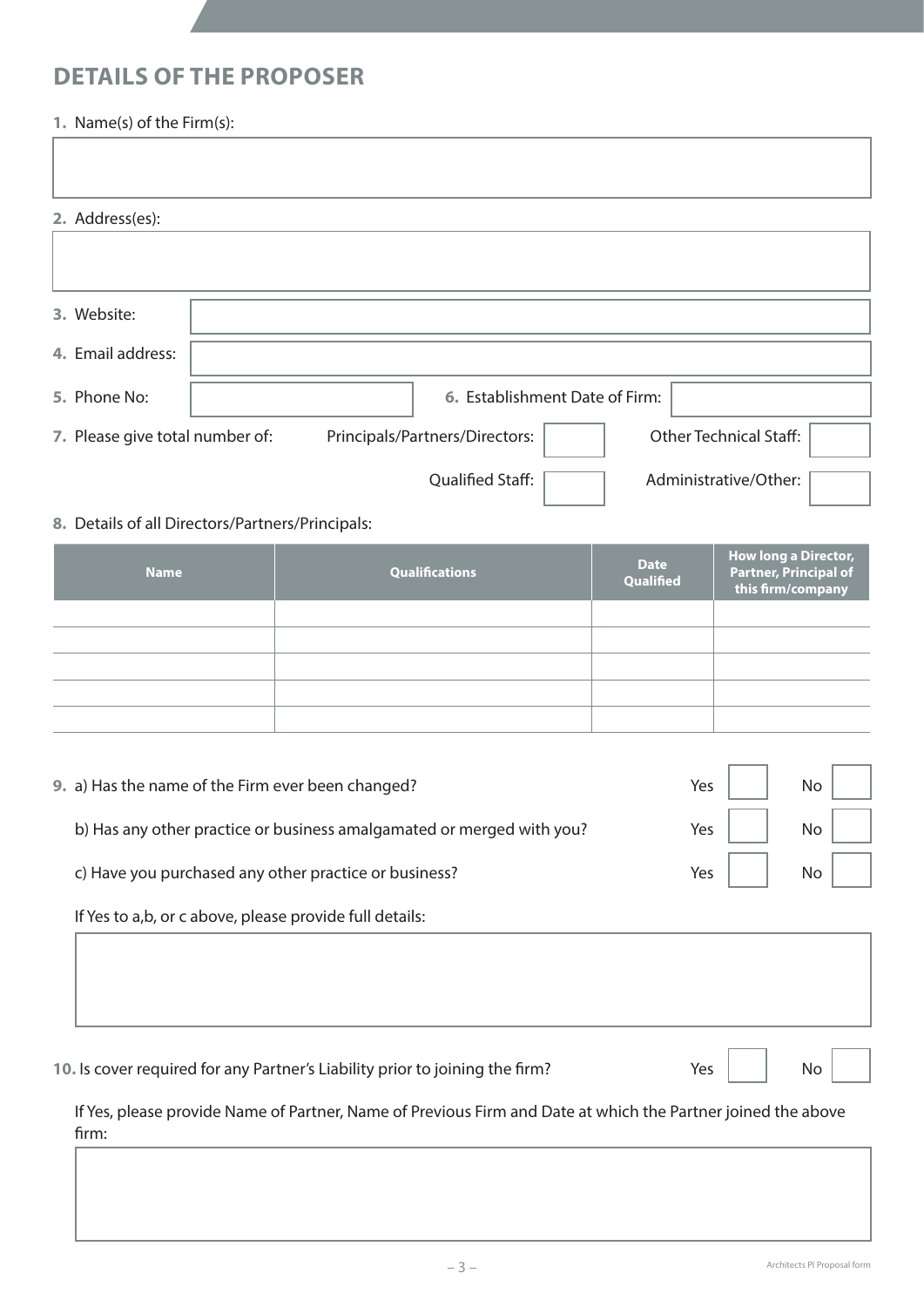- **11.** If the Proposer is a sole practitioner, what procedures are in place for periods of absence from the office or illness? Please provide full details:
- **12.** Please list the professional, regulatory bodies, trade associations or societies to which you belong:
- **13.** a) Is any Partner/Director or Employee allowed to sign cheques on his/her signature alone? Yes No

 If Yes, up to what amount? 

- b) How often are the entries on the Cash Book reconciled against the Bank Statements by a senior person, other than the head bookkeeper?
- c) Has the proposer ever sustained any loss through fraud or dishonesty of any employee? If Yes, please provide full details:

### **DETAILS OF ACTIVITIES/INCOME/FEES**

**1.** a) Please provide the details of your gross fees:

|                        | <b>Past Financial Year</b> |  |  | <b>Current Financial Year</b> |  |  | <b>Estimate for Next Financial Year</b> |  |  |  |  |  |  |  |
|------------------------|----------------------------|--|--|-------------------------------|--|--|-----------------------------------------|--|--|--|--|--|--|--|
|                        |                            |  |  |                               |  |  |                                         |  |  |  |  |  |  |  |
| Gross Fee              |                            |  |  |                               |  |  |                                         |  |  |  |  |  |  |  |
| Maximum Fee            |                            |  |  |                               |  |  |                                         |  |  |  |  |  |  |  |
| Average Fee            |                            |  |  |                               |  |  |                                         |  |  |  |  |  |  |  |
|                        |                            |  |  |                               |  |  |                                         |  |  |  |  |  |  |  |
| b) Financial Year End: |                            |  |  |                               |  |  |                                         |  |  |  |  |  |  |  |

**2.** a) Please provide a percentage split of your income by geographical area:

|                                            | % of Gross Fees |
|--------------------------------------------|-----------------|
| Domestic Contracts (Ireland)               |                 |
| <b>UK Contracts</b>                        |                 |
| <b>EU Contracts</b>                        |                 |
| USA/Canada (Subject to non USA/Canada Law) |                 |
| USA/Canada (Subject to USA/Canada Law)     |                 |
| Rest of the World Contracts                |                 |

 b) If overseas work is carried out, please list the countries in which services are performed: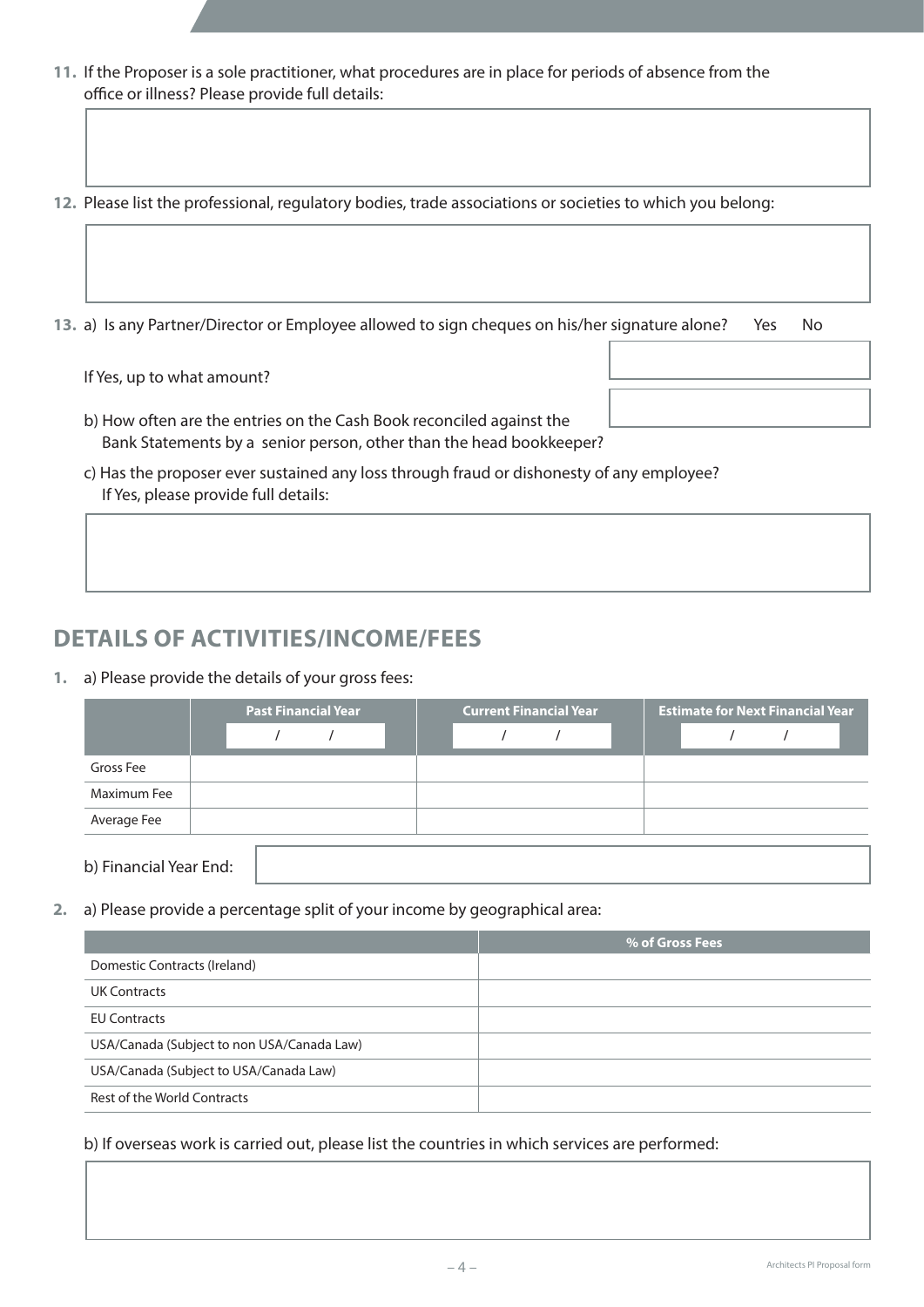**3.** Please list the Proposer's six largest contracts in the last five years:

| <b>Client</b> | <b>Territory</b> | Description of<br>Professional Services | <b>Total</b><br><b>Contract</b><br><b>Value</b> | Your<br><b>Fees</b> | <b>Start</b><br><b>Date</b> | <b>End</b><br><b>Date</b> |
|---------------|------------------|-----------------------------------------|-------------------------------------------------|---------------------|-----------------------------|---------------------------|
|               |                  |                                         |                                                 |                     |                             |                           |
|               |                  |                                         |                                                 |                     |                             |                           |
|               |                  |                                         |                                                 |                     |                             |                           |
|               |                  |                                         |                                                 |                     |                             |                           |
|               |                  |                                         |                                                 |                     |                             |                           |
|               |                  |                                         |                                                 |                     |                             |                           |

**4.** Please confirm the percentage split of your income by geographical area in Ireland:

| Area | $\frac{0}{0}$ |
|------|---------------|
|      |               |
|      |               |
|      |               |
|      |               |
|      |               |

**5.** If other non domestic income earned, please specify area(s)/country(ies) and corresponding percentage:

| <b>Area</b>                                                                                                                    | %   |           |
|--------------------------------------------------------------------------------------------------------------------------------|-----|-----------|
|                                                                                                                                |     |           |
|                                                                                                                                |     |           |
|                                                                                                                                |     |           |
|                                                                                                                                |     |           |
|                                                                                                                                |     |           |
| Are the Proposer's current Six largest projects progressing to timescale and<br>budget, with no significant unresolved issues? | Yes | No        |
|                                                                                                                                |     |           |
| If No, please provide full details:                                                                                            |     |           |
|                                                                                                                                |     |           |
|                                                                                                                                |     |           |
|                                                                                                                                |     |           |
|                                                                                                                                |     |           |
| What percentage of your gross fees was derived in the previous<br>financial year from your largest client?                     |     |           |
|                                                                                                                                | Yes | No        |
| Has the proposer undertaken any Rail related contracts in the last 6 years?                                                    |     |           |
| If Yes, please provide full details:                                                                                           |     |           |
|                                                                                                                                |     |           |
|                                                                                                                                |     |           |
|                                                                                                                                |     |           |
| a) Does the proposer undertake any BCAR Role?                                                                                  | Yes | <b>No</b> |
| b) Does the Proposer engage sub-contractors to do so?                                                                          | Yes | No        |
| c) Is the contract in place in writing?                                                                                        | Yes | No.       |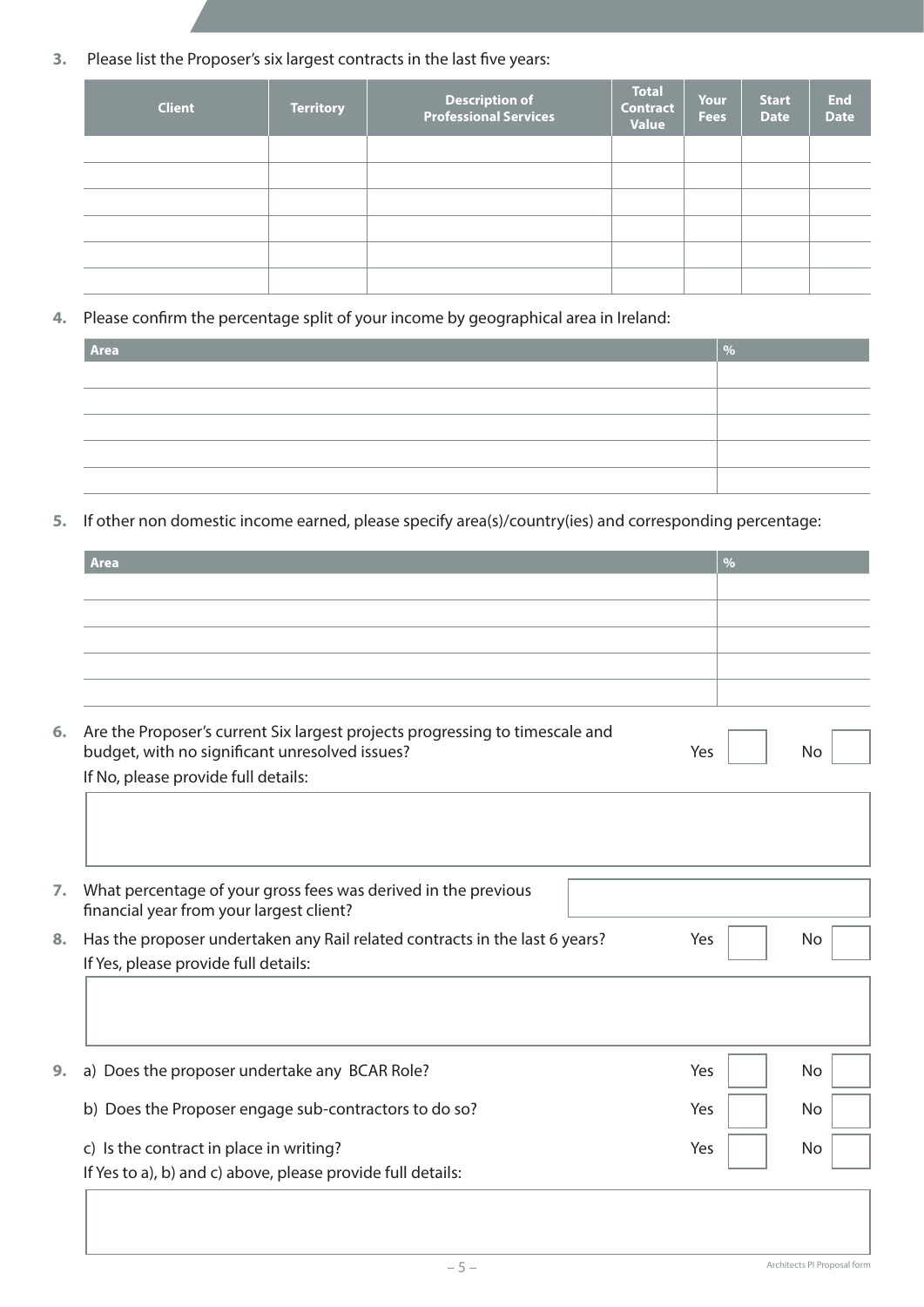### **10.** Please give details of the three largest contracts to be undertaken in the forthcoming year:

| <b>Client</b> | <b>Territory</b> | <b>Description of</b><br><b>Professional Services</b> | <b>Total</b><br><b>Contract</b><br><b>Value</b> | Your<br><b>Fees</b> | <b>Start</b><br><b>Date</b> | <b>End</b><br><b>Date</b> |
|---------------|------------------|-------------------------------------------------------|-------------------------------------------------|---------------------|-----------------------------|---------------------------|
|               |                  |                                                       |                                                 |                     |                             |                           |
|               |                  |                                                       |                                                 |                     |                             |                           |
|               |                  |                                                       |                                                 |                     |                             |                           |

- **11.** In respect of all professional services provided, does the Proposer always act under terms of engagement which have either been issued by their professional body or reviewed and approved by a solicitor acting independently of their client? No was a set of their client?
- **12.** Does the Proposer enter into any contracts that are signed under seal, or where applicable limitation period is increased beyond that prescribed by statute?  $\qquad \qquad$  Yes  $\qquad$  No
- **13.** a) Please provide a split of activities in the previous financial year:

| <b>Activity</b>                                                 | <b>Ireland - %</b> | <b>UK-%</b> | <b>EU - %</b> | USA/<br>Canada - % | Rest of the<br>World - % |
|-----------------------------------------------------------------|--------------------|-------------|---------------|--------------------|--------------------------|
| Architectural work stages C to L - New Build                    |                    |             |               |                    |                          |
| Architectural work stages C to L - Non Structural Refurbishment |                    |             |               |                    |                          |
| <b>Architectural Consultancy</b>                                |                    |             |               |                    |                          |
| Interior Design - Structural                                    |                    |             |               |                    |                          |
| Interior Design - Non Structural                                |                    |             |               |                    |                          |
| <b>CDM/Planning Supervision</b>                                 |                    |             |               |                    |                          |
| <b>Town Planning</b>                                            |                    |             |               |                    |                          |
| <b>Feasibility Studies</b>                                      |                    |             |               |                    |                          |
| <b>Quantity Surveying</b>                                       |                    |             |               |                    |                          |
| Land Surveying                                                  |                    |             |               |                    |                          |
| Residential Building Surveying                                  |                    |             |               |                    |                          |
| <b>Commercial Building Surveying</b>                            |                    |             |               |                    |                          |
| Other Surveys - Please provide full details on a separate sheet |                    |             |               |                    |                          |
| <b>Residential Valuation</b>                                    |                    |             |               |                    |                          |
| <b>Commercial Valuation</b>                                     |                    |             |               |                    |                          |
| Property/Estate Management                                      |                    |             |               |                    |                          |
| Landscape design (not golf courses)                             |                    |             |               |                    |                          |
| Project Co-Ordination                                           |                    |             |               |                    |                          |
| Project Management                                              |                    |             |               |                    |                          |
| Fees paid to Consultants, Sub-Contractors or Agents             |                    |             |               |                    |                          |
| Other Work - Please provide full details on a separate sheet    |                    |             |               |                    |                          |
| <b>TOTAL (100%)</b>                                             |                    |             |               |                    |                          |

### b) Have your activities changed in the past 5 years or do you anticipate any major changes in the next twelve months? If so, please provide full details: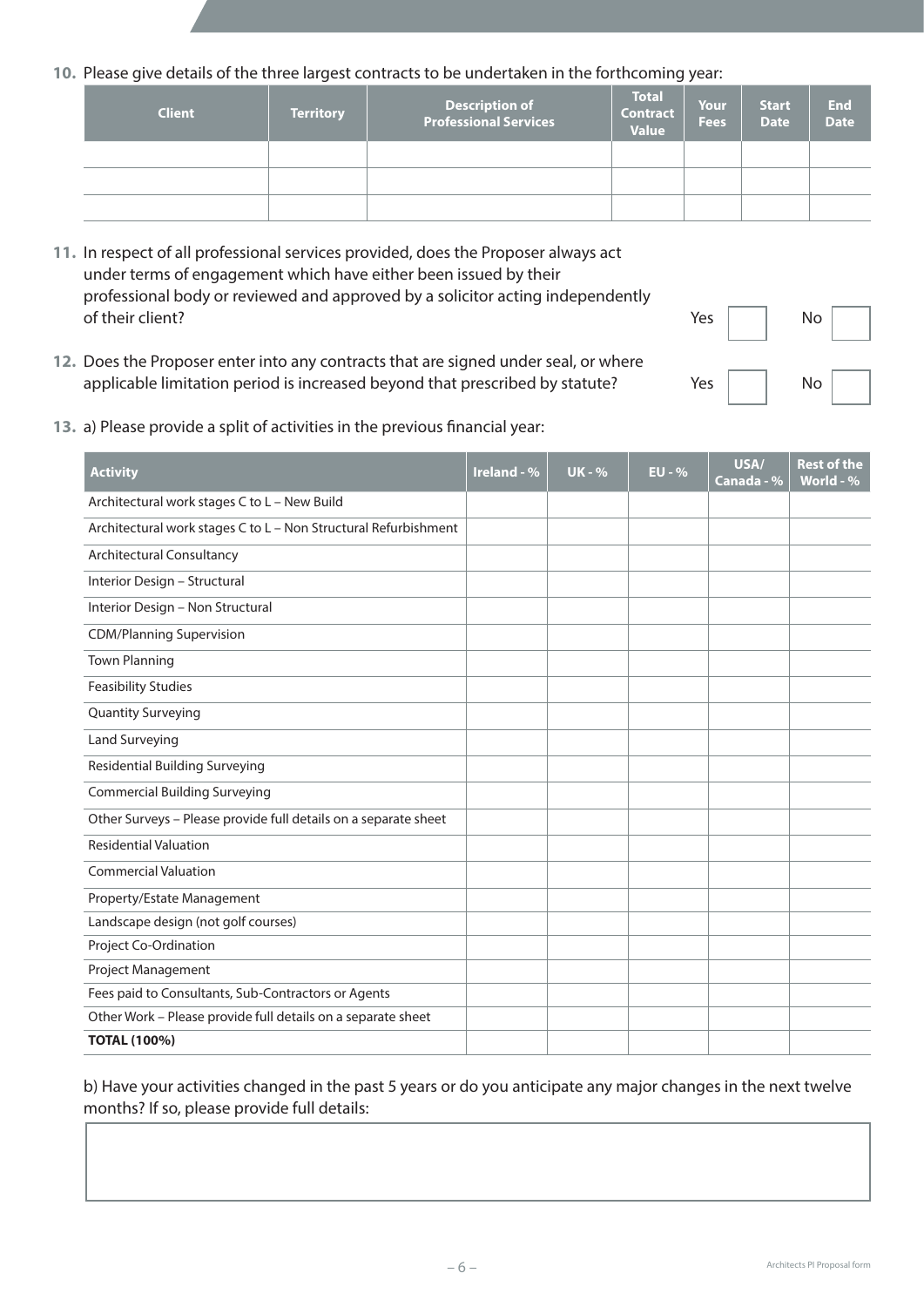**14.** Please specify (where applicable) the percentage of gross fees in the previous year that the following types of work represent:

|                                                        | $\frac{0}{0}$ |
|--------------------------------------------------------|---------------|
| Residential - low rise                                 |               |
| Residential - high rise                                |               |
| Commercial - low rise                                  |               |
| Commercial - high rise                                 |               |
| Public Sector Housing (including Housing Associations) |               |
| Private Sector Housing Scheme                          |               |
| <b>Public Sector Hospitals</b>                         |               |
| Private Sector Hospitals                               |               |
| Other Healthcare                                       |               |
| <b>Public Sector Schools/Universities</b>              |               |
| Private Sector Schools/Universities                    |               |
| Churches/Cathedrals                                    |               |
| Industrial                                             |               |
| Retail                                                 |               |
| <b>Commercial Schemes</b>                              |               |
| Bridges/Tunnels/Dams/Mines/Harbours/Jetties            |               |
| Highways/Roads/Groundwork                              |               |
| Water/Sewerage                                         |               |
| Hotels/Leisure Centres/Sports Stadia                   |               |
| Transport/Petrochemical/Nuclear/Atomic activities      |               |
| Other - Please provide details on a separate sheet     |               |
| <b>TOTAL</b>                                           | 100%          |

**15.** a) During the last five financial years, approximately what percentage of fee income derived from aborted work where nothing'physical'resulted? %

 b) During the last five financial years, approximately what percentage of fee income derived from work where there was no responsibility to inspect?  $\vert$ 

- c) Please confirm the total building values certified in the past year  $\epsilon$
- d) If the Proposer undertakes any High Rise projects please provide details including number of storeys:

| 16. a) What percentage of the Company's income is paid to sub-contractors |               |
|---------------------------------------------------------------------------|---------------|
| appointed by the Proposer?                                                | $\frac{0}{c}$ |

 b) Please give full details of the work undertaken by sub-contractors: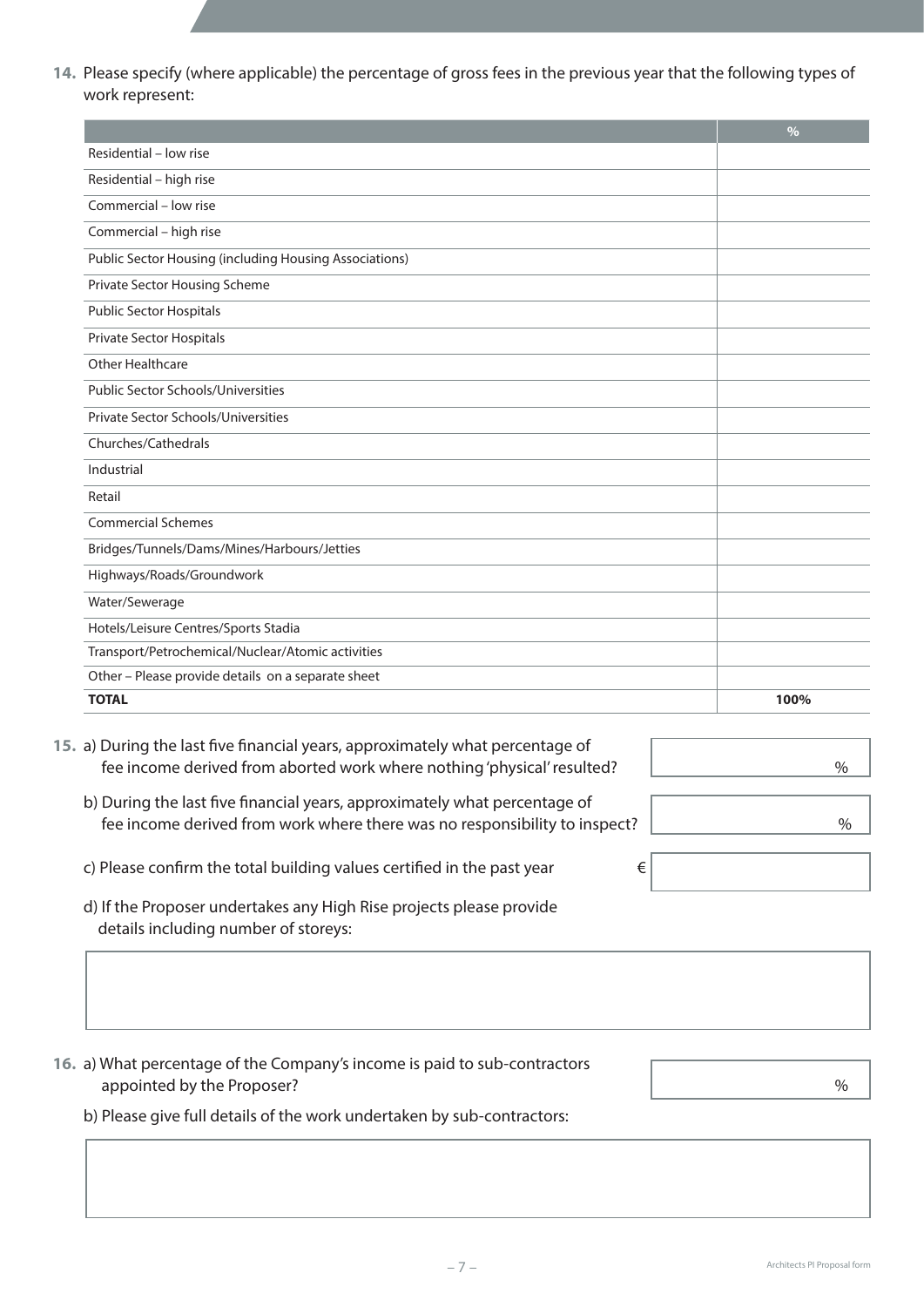| c) Does the Proposer accept contractual responsibility for sub-contractors<br>(rather then simply appointing them)                                                                                                                              | Yes | No   |
|-------------------------------------------------------------------------------------------------------------------------------------------------------------------------------------------------------------------------------------------------|-----|------|
| d) Does the proposer ensure that such sub-contractors have entered into a<br>binding contract accepting full responsibility for their own professional neglect,<br>error or omission and does the proposer ensure the sub-contractors carry and |     |      |
| maintain in force Professional Indemnity insurance?                                                                                                                                                                                             | Yes | No   |
| e) Does the proposer check that the sub-contractor has adequate resources?                                                                                                                                                                      | Yes | No   |
| 17. a) Have any major changes in the Company's activities /structure taken place<br>in the last twelve months?                                                                                                                                  | Yes | No   |
| If Yes, please give full details:                                                                                                                                                                                                               |     |      |
|                                                                                                                                                                                                                                                 |     |      |
| b) Are there any major changes in the Company's activities/structure/fee growth                                                                                                                                                                 |     |      |
| expected in the next twelve months?<br>If Yes, please give full details:                                                                                                                                                                        | Yes | No   |
| c) Is cover required for any previous activity, now ceased, which is different from<br>that declared within the proposal form?<br>If Yes, please give full details:                                                                             | Yes | No   |
| 18. a) Do the Principals, Partners, Directors of the Proposer have any association<br>with or financial interest in any other practice, company or organisation?<br>If Yes, please give full details:                                           | Yes | No.  |
| b) What percentage of income is derived from Associated Companies<br>as detailed above?                                                                                                                                                         |     | $\%$ |
| c) Is, or has, the Proposer(s) been a member of a consortium, group practice,<br>joint venture, strategic alliance or involved in any single project partnership?                                                                               | Yes | No   |
| d) Does the Proposer intend to enter in to any joint venture within the next<br>twelve months?                                                                                                                                                  | Yes | No   |
| If Yes to c) or d), please give full details:                                                                                                                                                                                                   |     |      |
|                                                                                                                                                                                                                                                 |     |      |

 **NB.** Please note that special arrangements must be made with insurers if indemnity is to be granted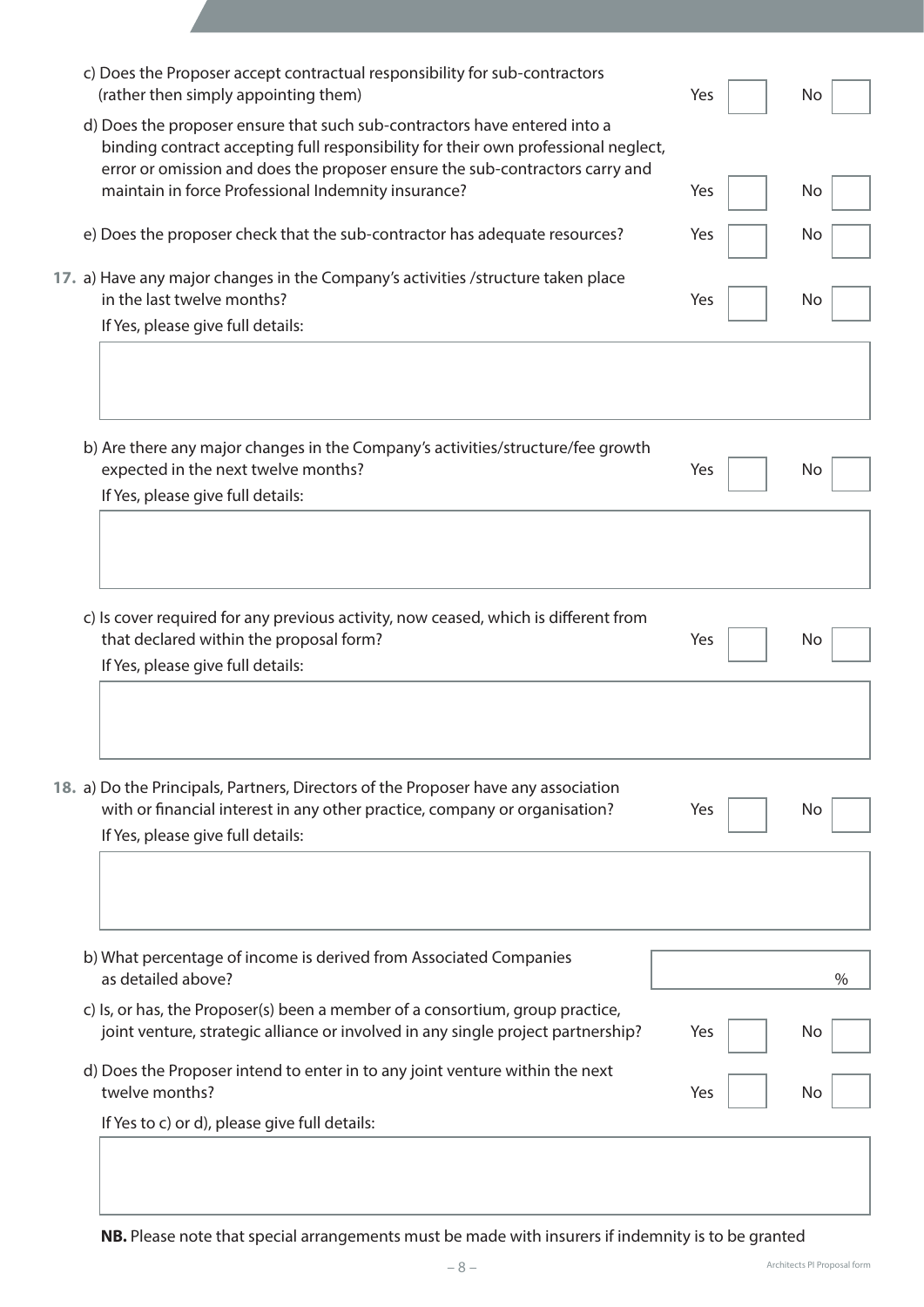| e) Does the Proposer check the competence, financial standing and insurance<br>status of joint venture partners?                                                                                                               | Yes | No |
|--------------------------------------------------------------------------------------------------------------------------------------------------------------------------------------------------------------------------------|-----|----|
| f) Has the Company or Principal or Director been a Partner, Principal or<br>Director or been associated with any business which has ceased trading<br>either voluntarily or compulsorily?<br>If Yes, please give full details: | Yes | No |
|                                                                                                                                                                                                                                |     |    |
| g) Has any Principal or Director been made personally bankrupt?                                                                                                                                                                | Yes | No |
| If Yes, please give full details:                                                                                                                                                                                              |     |    |
| 19. a) Does the Proposer keep current, accurate and proper records of their financial<br>status in compliance with relevant legislation?                                                                                       | Yes | No |
| If No, please give full details:                                                                                                                                                                                               |     |    |
| b) Are satisfactory written references always obtained when engaging employees?                                                                                                                                                | Yes | No |
| c) Are procedures kept in place to ensure that the Proposer is able to provide<br>adequate and properly qualified resources to fulfill all contractual and/or legal<br>obligations?                                            | Yes | No |
| d) Are all non-qualified and newly qualified staff kept under adequate supervision<br>by a principal, director, partner or senior professionally qualified employee?                                                           | Yes | No |
| e) Is there a clearly defined control mechanism in place to minimise the risk of loss<br>of or damage to Documents held by or on behalf of the Proposer?                                                                       | Yes | No |
| f) Is there a clearly defined and documented checking or audit procedure in place<br>to ensure that any procedures or mechanisms referred to in a-e are complied<br>with at all times?                                         | Yes | No |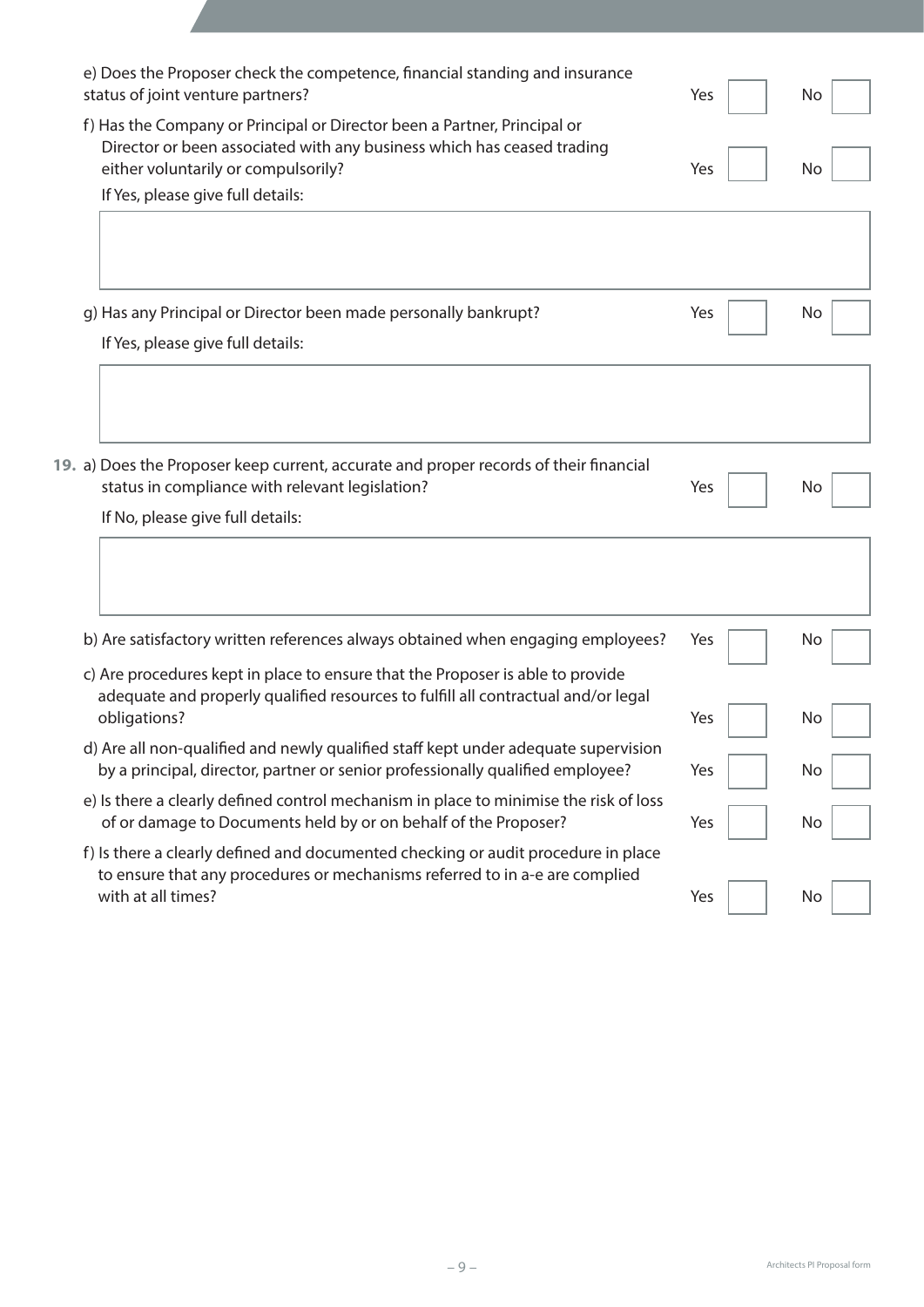# **PREVIOUS/CURRENT INSURANCE**

| 1. | Does the Proposer currently have a Professional Indemnity Insurance policy in force? Yes<br>No<br>If Yes:                                                                                                          |
|----|--------------------------------------------------------------------------------------------------------------------------------------------------------------------------------------------------------------------|
|    | a) Insurer                                                                                                                                                                                                         |
|    | b) Expiry Date                                                                                                                                                                                                     |
|    | c) Limit of Indemnity                                                                                                                                                                                              |
|    | d) Excess                                                                                                                                                                                                          |
|    | e) Premium                                                                                                                                                                                                         |
|    | f) Expiry Retroactive Date<br>(if applicable)                                                                                                                                                                      |
| 2. | Has any previous policy for Professional Indemnity insurance been cancelled or<br>refused or had any special terms imposed by any insurer?<br>Yes<br>No                                                            |
|    | If Yes, please provide full details:                                                                                                                                                                               |
|    |                                                                                                                                                                                                                    |
|    | Please specify if other:                                                                                                                                                                                           |
| 3. | Please indicate the Limit of Indemnity required:                                                                                                                                                                   |
|    | €1,000,000<br>€1,500,000<br>€2,000,000<br>€2,500,000<br>€500,000                                                                                                                                                   |
|    | €5,000,000<br>€3,000,000                                                                                                                                                                                           |
|    | Please specify if other:                                                                                                                                                                                           |
|    | 4. What Excess is the Proposer prepared to carry uninsured?                                                                                                                                                        |
|    | €1,000, €2,500, €5,000, €10,000 or 'Other'                                                                                                                                                                         |
|    |                                                                                                                                                                                                                    |
|    | <b>CLAIMS/CIRCUMSTANCES INFORMATION</b>                                                                                                                                                                            |
| 1. | Have any claims alleging negligent act, error or omission (successful or otherwise)<br>been made against you, your predecessors in business, or present or past partners,<br>principals or directors?<br>Yes<br>No |
|    | If Yes, have such matters been notified to current or previous Underwriters<br>Yes<br>No<br>Please provide full details:                                                                                           |
| 2. | Are you or any partners, directors or principals, after having made full enquires, including of all staff, aware of<br>any of the following matters                                                                |

 a) Any circumstances which may give rise to a claim against you, your predecessors in business or any past or present partner, director principal or employees?  $Y$ es  $\Box$  No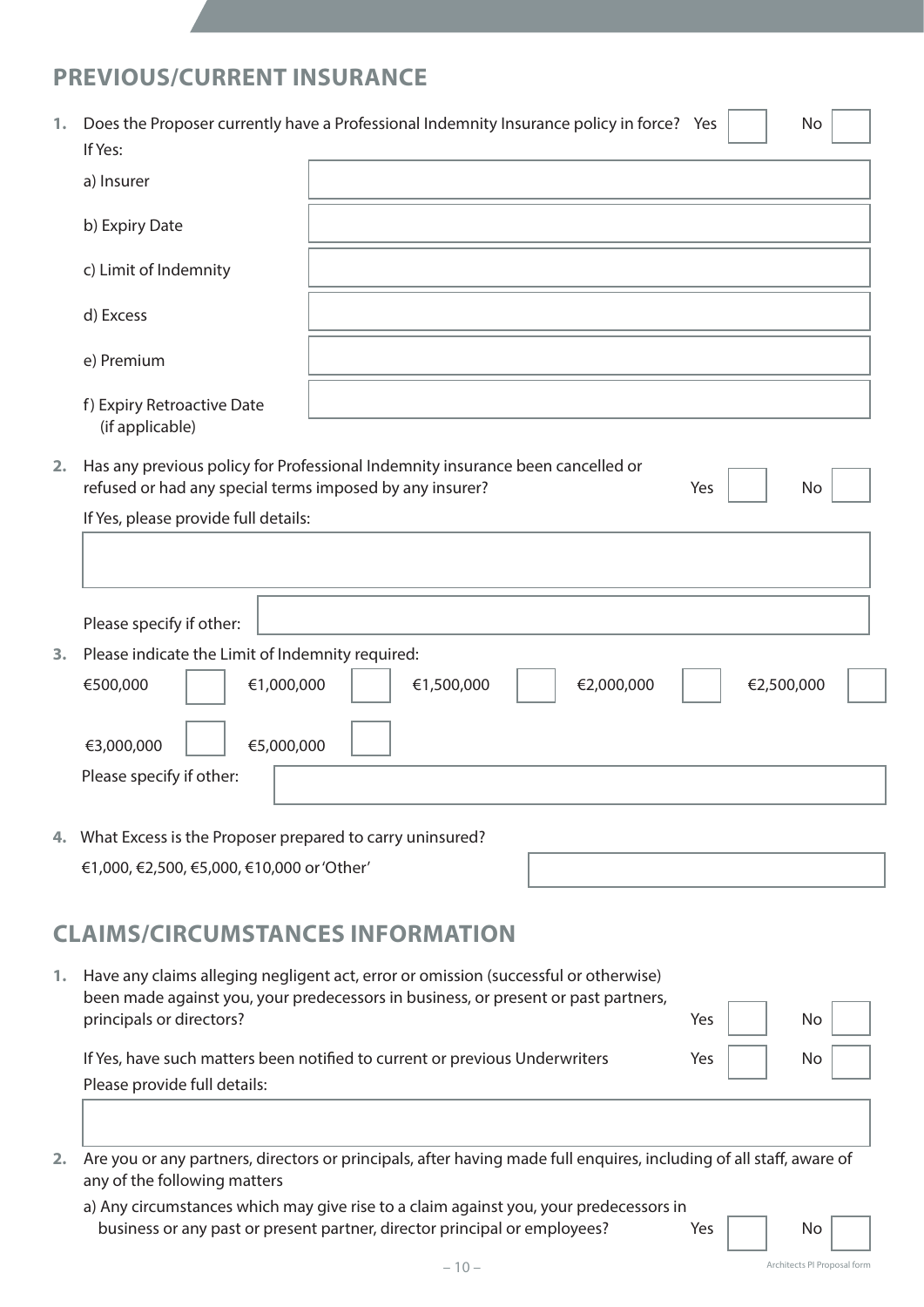|    | b) The receipt of any complaints, whether oral or in writing, regarding services<br>performed or advice given by you?                                           | Yes | No. |
|----|-----------------------------------------------------------------------------------------------------------------------------------------------------------------|-----|-----|
|    | If Yes, please provide full details:                                                                                                                            |     |     |
|    |                                                                                                                                                                 |     |     |
| 3. | Is any person within the Company facing or have they ever faced criminal<br>investigations or disciplinary proceedings by any Institute or other relevant body? | Yes | No. |
|    | If Yes, please provide full details::                                                                                                                           |     |     |
|    |                                                                                                                                                                 |     |     |
| 4. | Are there any other Material facts which ought to be disclosed?                                                                                                 | Yes | No. |

# **DATA PROTECTION**

OBF Insurance Group Ltd. recognise that protecting personal information including sensitive personal information is very important and we recognise that you have an interest in how we collect, use and share such information. Our Data Protection Policy is in line with the requirements under the General Data Protection Regulations (GDPR) which are effective from 25 May 2018.

Please read the following carefully as it contains important information relating to the information that you give us or has been provided to us on your behalf. If you provide information relating to anyone other than yourself, you are responsible for obtaining their consent to the use of their data in the manner outlined below.

Full details of how we collect, use, store and protect your data can be found in our Data Privacy Notice, a copy of which is available on request or via our website, www.obf.ie.

### **What does OBF Insurance Group Ltd. do with your personal data?**

Information you provide will be used by OBF Insurance Group Ltd. for the purposes of processing your application and administering your insurance policy. OBF Insurance Group Ltd. may need to collect sensitive personal data relating to you (such as medical or health records) in order to process your application and/or any claim made.

All information supplied by you will be treated in confidence by OBF Insurance Group Ltd. and will not be disclosed to any third parties except (a) to our agents, sub-contractors and reinsurers (b) to third parties involved in the assessment, administration or investigation of a claim (c) where your consent has been received or (d) to meet our legal or regulatory obligations. In order to provide you with products and services this information will be held in the data systems of OBF Insurance Group Ltd. or our agents or subcontractors. The data is held on servers with multiple layers of security. Please note that some servers which may hold your data are located outside the EU.

We will hold data collected from you for the duration of our business relationship with you and for six years after that. This is a requirement under the Central Bank's Consumer Protection Code 2012. Your data may be used for the purposes of automated decision making but will not be used for profiling purposes.

OBF Insurance Group Ltd. may pass your information to other companies for processing on its behalf. OBF Insurance Group Ltd. will ensure that its transfer of data is lawful and that your information is kept securely and only used for the purpose for which it was provided.

Calls to and from OBF Insurance Group Ltd. are recorded for quality assurance or verification purposes.